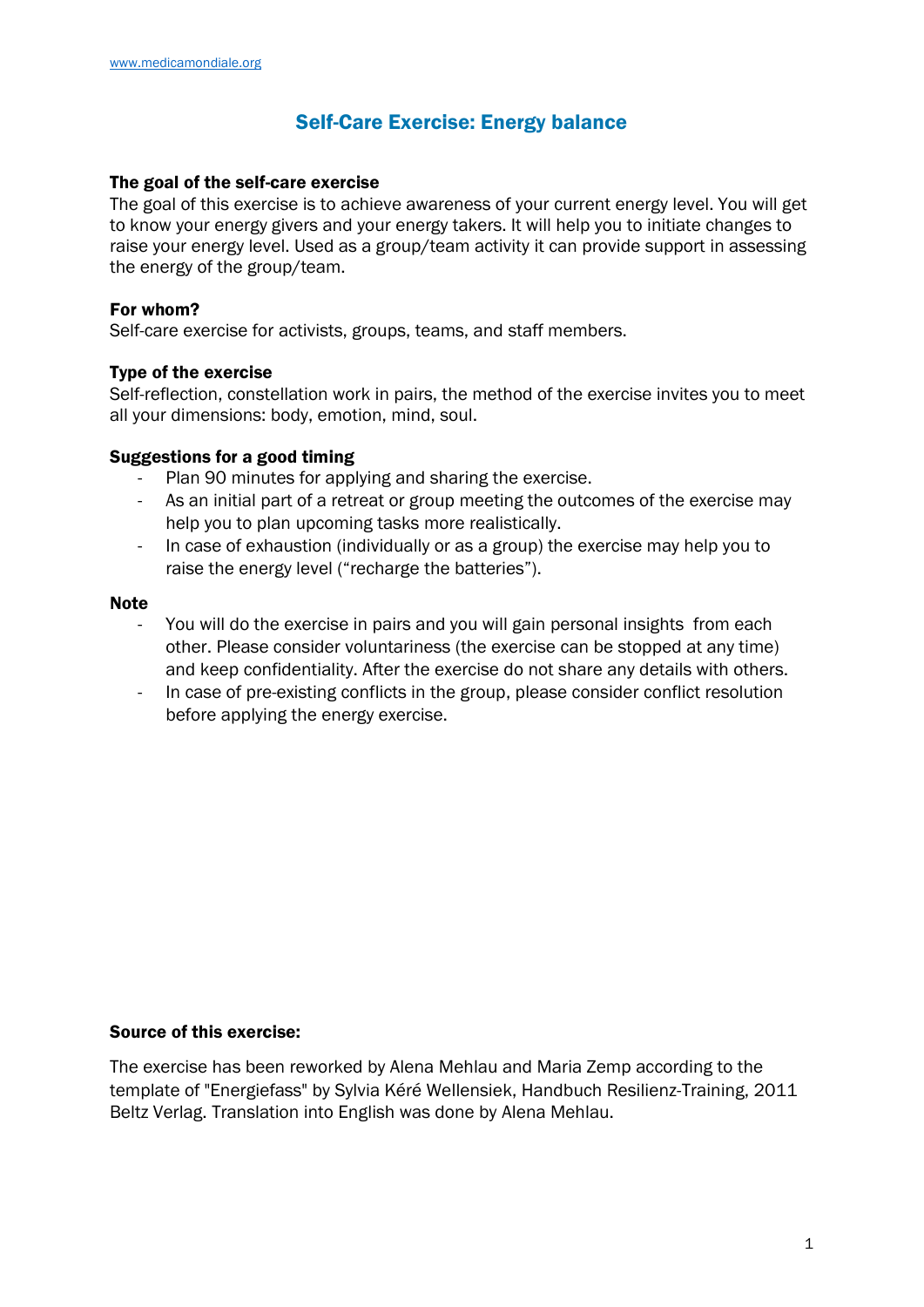## Instructions for applying the exercise:

- 1. Decide together who will be first the interviewee and who will be the interviewer.
- 2. Place the sheets with the full battery and empty battery in front of the interviewee on the floor.
- 3. The interviewee steps on the red sheet with the empty battery. Feel how your body is losing energy and how you feel more and more drained when standing on the sheet.
- 4. The interviewer asks the question: which thoughts, activities, things, situations or persons take away your energy?
- 5. The interviewer notes the answers on the worksheet.
- 6. The interviewer repeats this question several times, a minimum of five times. Through repetition, we can gain access to subconscious personal "energy hogs" which are usually under the surface. The interviewer only stops the questioning when the interviewee is really out of new answers.
- 7. The interviewee steps back from the sheet with the empty energy and shakes out arms and legs to get rid of the "drained" feeling.
- 8. The interviewee steps on the green sheet with the full battery. Feel how you become more and more energetic and activated.
- 9. The interviewer asks the question: which thoughts, activities, things, situations or persons give you energy?
- 10.The interviewer notes the answers on the worksheet and repeats the question several times, until the interviewee cannot think of any new answers.
- 11.The interviewer hands the worksheet with the notes to the interviewee.
- 12.Then repeat the exercise with changed roles.